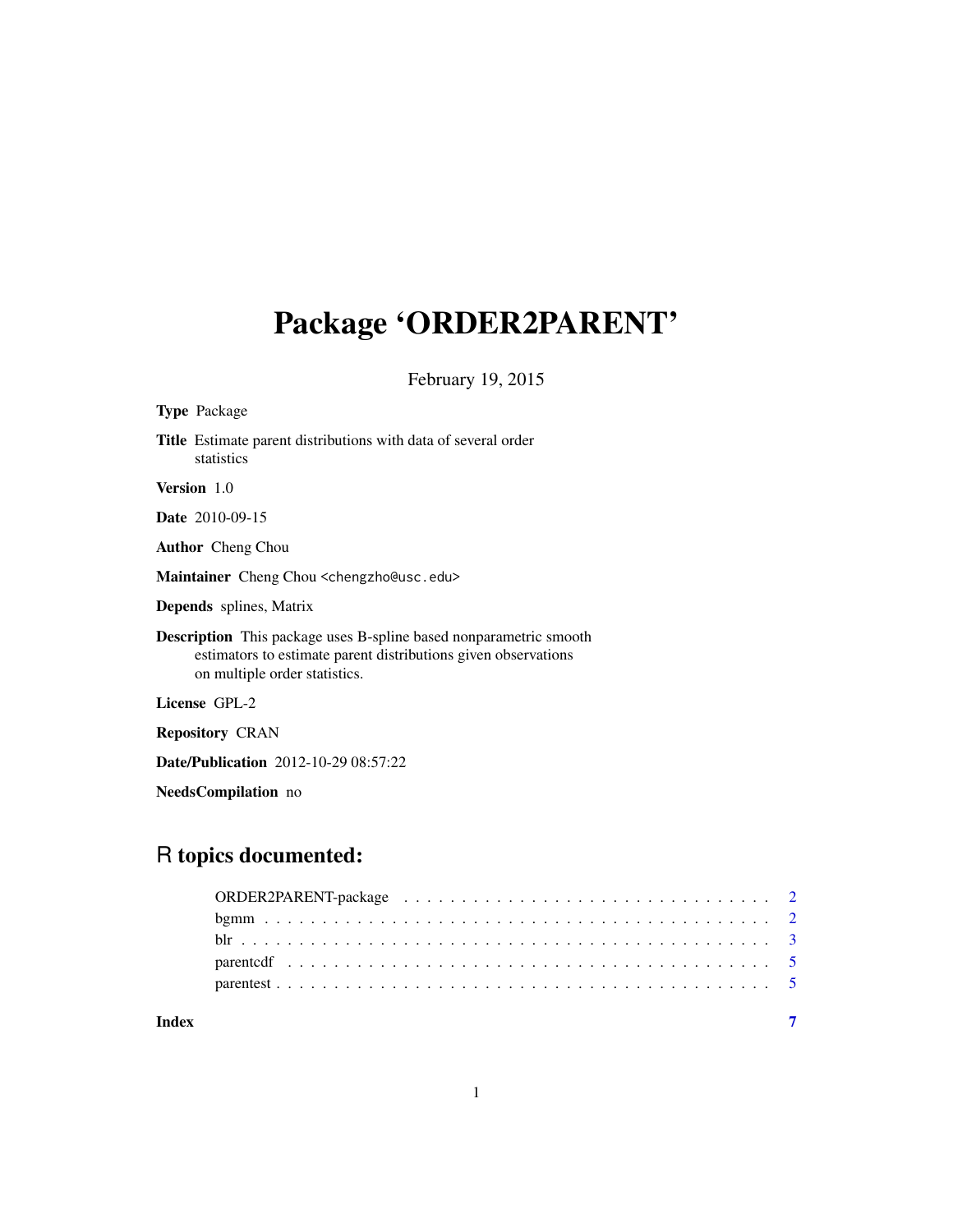<span id="page-1-0"></span>ORDER2PARENT-package *Parent Distribution Estimation with Multiple Order Statistics*

# Description

This package can estimate parent distribution nonparametrically when there are observations about multiple order statistics available. The estimator is based on B-spline.

#### Details

| Package:  | ORDER2PARENT |
|-----------|--------------|
| Type:     | Package      |
| Version:  | 1.0          |
| Date:     | 2010-09-15   |
| License:  | $GPL-2$      |
| LazyLoad: | yes          |

# [bgmm](#page-1-1), [blr](#page-2-1), [parentest](#page-4-1)

#### Author(s)

Cheng Chou Maintainer: Cheng Chou <chengzho@usc.edu>

<span id="page-1-1"></span>bgmm *Parent Distribution Estimation with B-Spline GMM Estimator*

# Description

Given observations on several order statistics, this function use the B-Spline GMM Estimator (Chou and Tao, 2010) to estimate the corresponding parent distribution of these order statistics nonparametrically.

# Usage

```
bgmm(data, orderinfo, degree = 3, support = NULL, weight-type = 1)
```
# Arguments

| dat       | a list consisting of the vectors of observations on various order statistics.      |
|-----------|------------------------------------------------------------------------------------|
| orderinfo | a matrix about the ranks and the sizes of various order statistics.                |
| degree    | the degree of B-spline used for estimation. The default is 3, i.e. cubic B-spline. |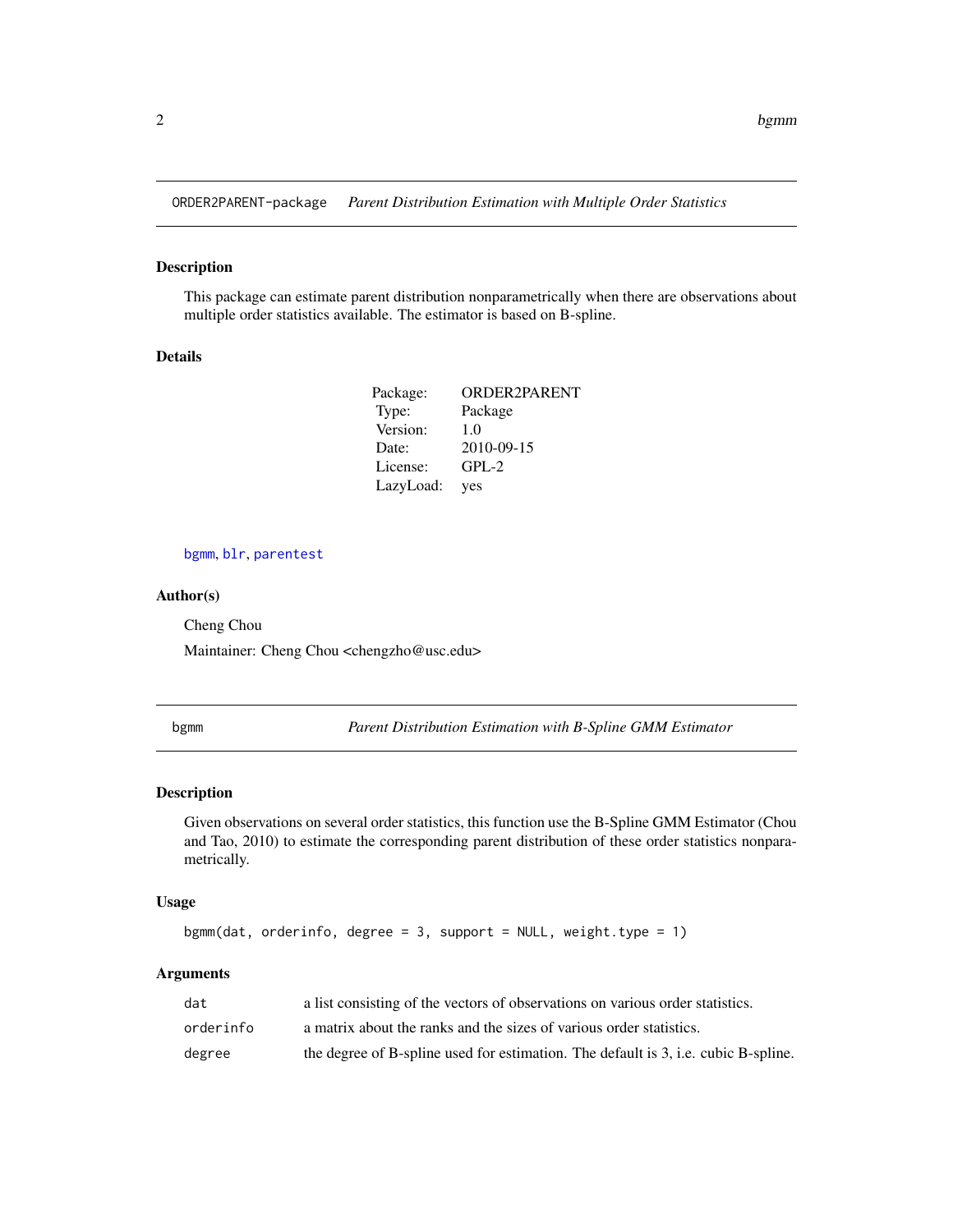<span id="page-2-0"></span>

| support     | a vector specifying the support of the parent distribution. If unknown, it can be<br>omitted, and the interval of data will be used as the support. |
|-------------|-----------------------------------------------------------------------------------------------------------------------------------------------------|
| weight.type | the type of weight matrix used in implementing the GMM estimator. The default<br>is 1, i.e. the weight matrix based on sample size.                 |

# Details

The dat must be a list consisting of vectors of observations on order statistics. For example, there are three order statistics, and the observations on them are contained in three vectors, dat.order1, dat.order2, and date.order3. Then a typical dat is list(dat.order1, dat.order2, dat.order 3). \ orderinfo must be a matrix with two columns and J rows where J is the number of observed order statistics. For j-th row of orderinfo, the first column is the rank, and the second column is the size of the j-th order statistic. \ support is vector whose first element is the lower bound of the support, and the second element is the upper bound. If you want to use the second type of weight matrix, which is based on mean square error of the first stage estimates, set weight.type=2.

#### Value

bgmm gives a list consisting of two element: betahat and n.knots. These two elements will be used in parentest for estimation of parent cdf.

#### See Also

[blr](#page-2-1), [parentest](#page-4-1)

#### Examples

```
n.order<-c(20, 20, 60) # number of observations for each order statistic below.
m<-5 # the size of random samples is 5.
# The three order statistics are 1:5 (the minimum), 3:5 (the sample median),
# and 5:5 (the maximum)
rank.x<-c(1, 3, 5)
data.example<-list()
for(i in 1:3){
sorted.sample<-t(apply(matrix(rnorm(m*n.order[i]),nr=n.order[i],nc=m), 1, sort))
data.example[[i]]<-sorted.sample[,rank.x[i]]
}
order.example<-rbind(c(1, 5), c(3, 5), c(5, 5), deparse.level=0)
gmm.example<-bgmm(data.example, order.example)
```
<span id="page-2-1"></span>blr *Parent Distribution Estimation with B-Spline Linear Regression Estimator*

#### Description

Given observations on several order statistics, this function use the B-Spline linear regression estimator (Chou and Tao, 2010) to estimate the corresponding parent distribution of these order statistics nonparametrically.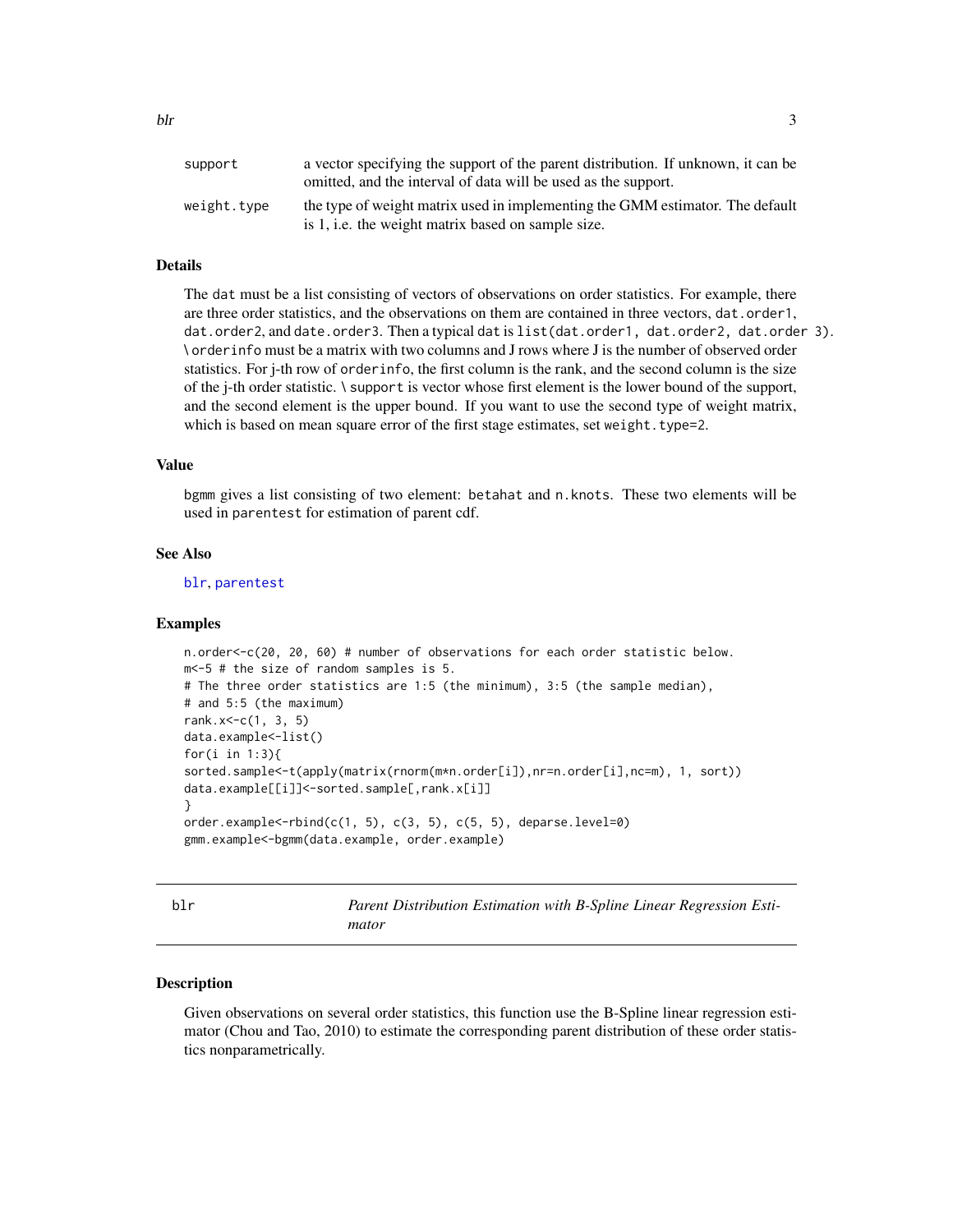# <span id="page-3-0"></span>Usage

```
blr(data, orderinfo, degree = 3, support = NULL, constraint = FALSE)
```
#### Arguments

| dat        | a list consisting of the vectors of observations on various order statistics.                                                                       |
|------------|-----------------------------------------------------------------------------------------------------------------------------------------------------|
| orderinfo  | a matrix about the ranks and the sizes of various order statistics.                                                                                 |
| degree     | the degree of B-spline used for estimation. The default is 3, i.e. cubic B-spline.                                                                  |
| support    | a vector specifying the support of the parent distribution. If unknown, it can be<br>omitted, and the interval of data will be used as the support. |
| constraint | whether add monotone constraints in estimation. The default is no (FALSE).                                                                          |

#### Details

The details about specifying the above arguments can be found in bgmm.

# Value

blr gives a list consisting of two element: betahat and n.knots. These two elements will be used in parentest for estimation of parent cdf.

# See Also

[bgmm](#page-1-1), [parentest](#page-4-1)

# Examples

```
n.order<-c(20, 20, 60) # number of observations for each order statistic below.
m<-5 # the size of random samples is 5.
# The three order statistics are 1:5 (the minimum), 3:5 (the sample median),
# and 5:5 (the maximum)
rank.x <-c(1, 3, 5)data.example<-list()
for(i in 1:3){
sorted.sample<-t(apply(matrix(rnorm(m*n.order[i]),nr=n.order[i],nc=m), 1, sort))
data.example[[i]]<-sorted.sample[,rank.x[i]]
}
order.example<-rbind(c(1, 5), c(3, 5), c(5, 5), deparse.level=0)
blr.example<-blr(data.example, order.example)
```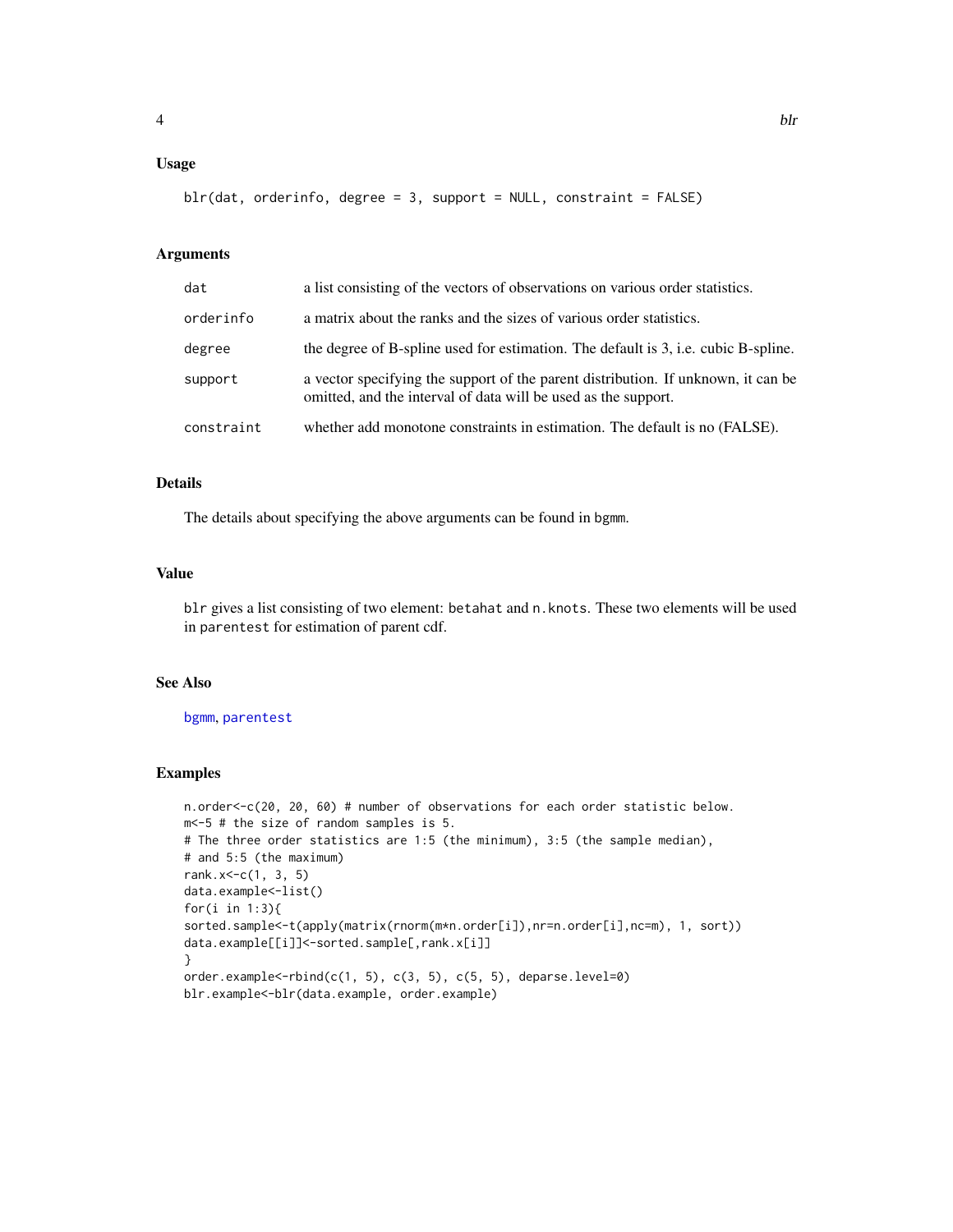<span id="page-4-0"></span>

# Description

Using the well relationship between the cdf of order statistic and the cdf of parent distribution, this function can transform the the cdf of order statistic to the corresponding parent cdf.

#### Usage

```
parentcdf(F.order, k, m)
```
# Arguments

| F.order | CDF of order statistic, either a scalar or a vector. |
|---------|------------------------------------------------------|
| k       | the rank of the order statistic                      |
| m       | the size of the order statistic                      |

#### Details

Use the well known relationship (David and Nagaraja, 2003) between the cdf of order statistic and the parent distribution, parentcdf will return the corresponding parent distribution.

# Value

The corresponding parent distribution.

# References

David, H.A., and Nagaraja, H.N. (2003): Order Statistics, Third Edition. New York: Wiley.

<span id="page-4-1"></span>parentest *Generate Smooth Estimator of Parent Distribution*

# Description

Using the output from blr or bgmm, this function gives rise to estimates of parent cdf for any given value.

# Usage

```
parentest(x0, beta.hat, n.knots, degree = 3, support = NULL)
```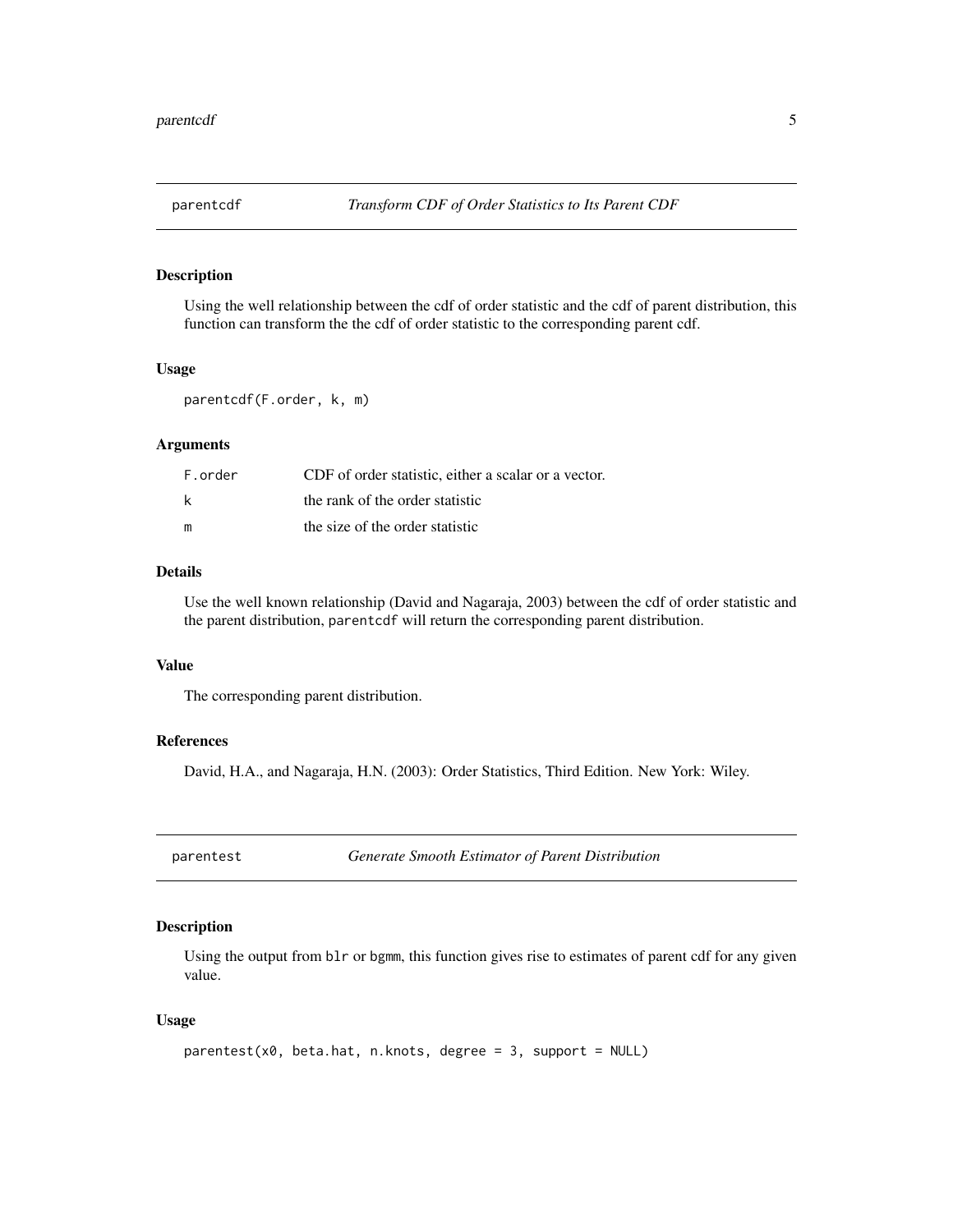#### <span id="page-5-0"></span>**Arguments**

| x0       | the value whose parent cdf's are wanted. It can either be a scalar or a vector.                                                                     |
|----------|-----------------------------------------------------------------------------------------------------------------------------------------------------|
| beta.hat | the estimate of control variables.                                                                                                                  |
| n.knots  | the number of inner knots.                                                                                                                          |
| degree   | the degree of B-spline. The default is 3, i.e. a cubic B-spline.                                                                                    |
| support  | a vector specifying the support of the parent distribution. If unknown, it can be<br>omitted, and the interval of data will be used as the support. |

# Details

Together with blr and/or bgmm, this function can be estimate the parent cdf of any given value.

#### Value

The estimates of parent cdf's of x0. NOTE that the degree used in parentest should be consistent with the degree used in estimation of control variables.

#### See Also

[blr](#page-2-1), [bgmm](#page-1-1)

# Examples

```
n.order<-c(20, 20, 60) # number of observations for each order statistic below.
m<-5 # the size of random samples is 5.
# The three order statistics are 1:5 (the minimum), 3:5 (the sample median),
# and 5:5 (the maximum)
rank.x <- c(1, 3, 5)data.example<-list()
for(i in 1:3){
sorted.sample<-t(apply(matrix(rnorm(m*n.order[i]),nr=n.order[i],nc=m), 1, sort))
data.example[[i]]<-sorted.sample[,rank.x[i]]
}
order.example<-rbind(c(1, 5), c(3, 5), c(5, 5), deparse.level=0)
blr.example<-blr(data.example, order.example)
# Based on 'blr.example', we can estimate the parent cdf of given values, like data.example[[3]]
parenthat<-parentest(data.example[[3]], blr.example$betahat, blr.example$n.knots)
```